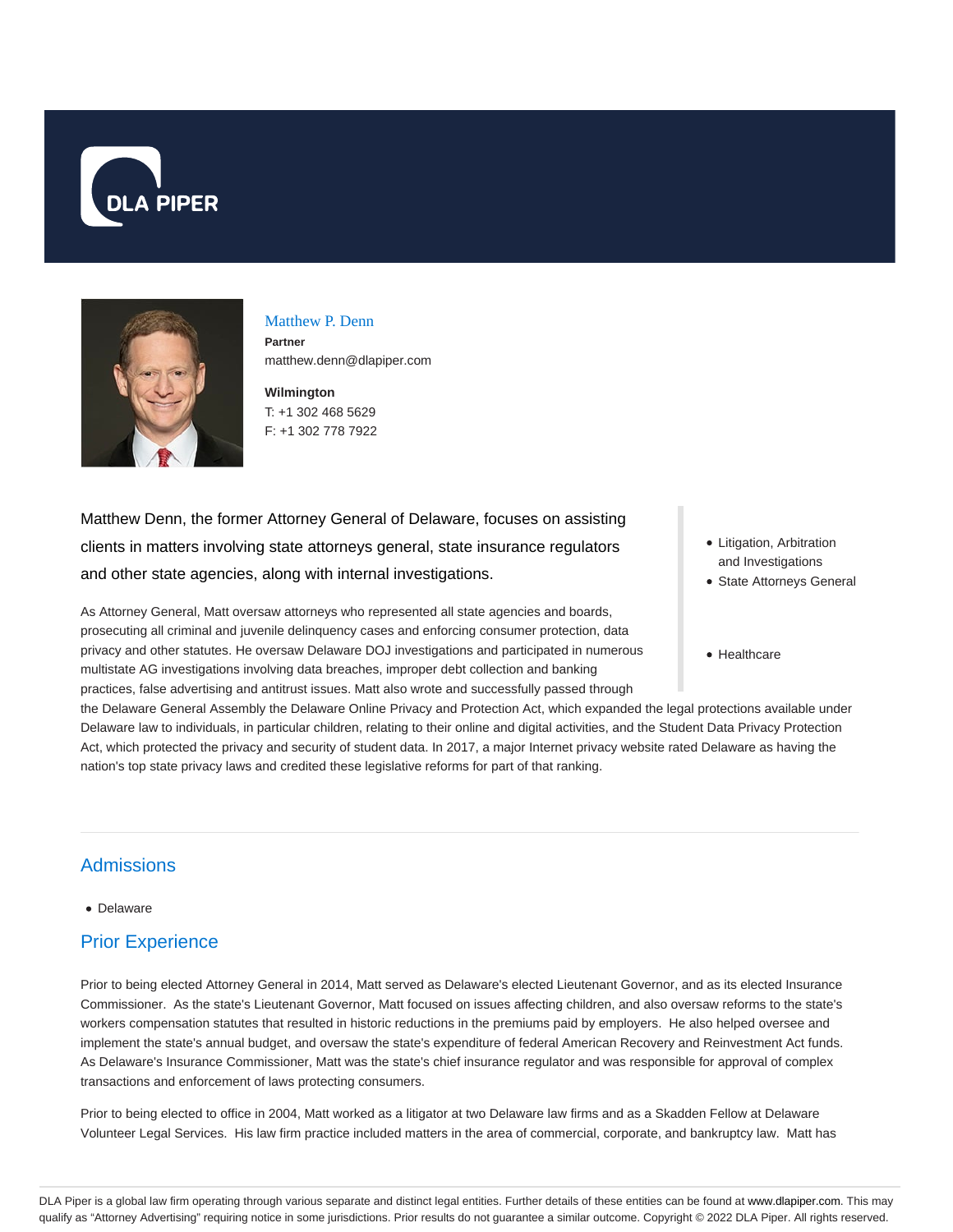practiced in every court in the state of Delaware. Matt also served as the chief legal counsel to the Governor of Delaware between 2001 and 2003, and as the chairman of the state's Child Protection Accountability Commission prior to his government service.

### **Education**

- J.D., Yale University
- B.A., University of California at Berkeley

#### INSIGHTS

## **Publications**

**Attorney General Insights podcast with Iowa Attorney General Tom Miller**

27 January 2022 Attorney General Insights Podcast DLA Piper partner and former Delaware Attorney General Matt Denn interviews Iowa Attorney General Tom Miller.

DLA Piper · Attorney General Insights: Tom Miller

**Attorney General Insights podcast with Pennsylvania Attorney General Josh Shapiro**

24 February 2021 Attorney General Insights Podcast DLA Piper partner and former Delaware Attorney General Matt Denn interviews Pennsylvania Attorney General Josh Shapiro.

DLA Piper · Attorney General Insights: Tim Fox

**Attorney General Insights podcast with Attorney General Tim Fox of Montana**

4 August 2020 Attorney General Insights Podcast DLA Piper partner and former Delaware Attorney General Matt Denn interviews Montana Attorney General Tim Fox.

DLA Piper · Attorney General Insights: Tim Fox

#### **NFWS**

**DLA Piper announces its 2021 North American Pro Bono Award winners**

#### 24 February 2022

DLA Piper's lawyers and staff are committed to promoting access to justice by providing their time, talent and energy to those who cannot afford to hire a lawyer. Recognizing the significant contributions and tremendous impact of this work, DLA Piper is pleased to announce the seven recipients of the firm's 2021 North American Pro Bono Awards.

**DLA Piper announces launch of State Attorneys General practice**

DLA Piper is a global law firm operating through various separate and distinct legal entities. Further details of these entities can be found at www.dlapiper.com. This may qualify as "Attorney Advertising" requiring notice in some jurisdictions. Prior results do not guarantee a similar outcome. Copyright @ 2022 DLA Piper. All rights reserved.